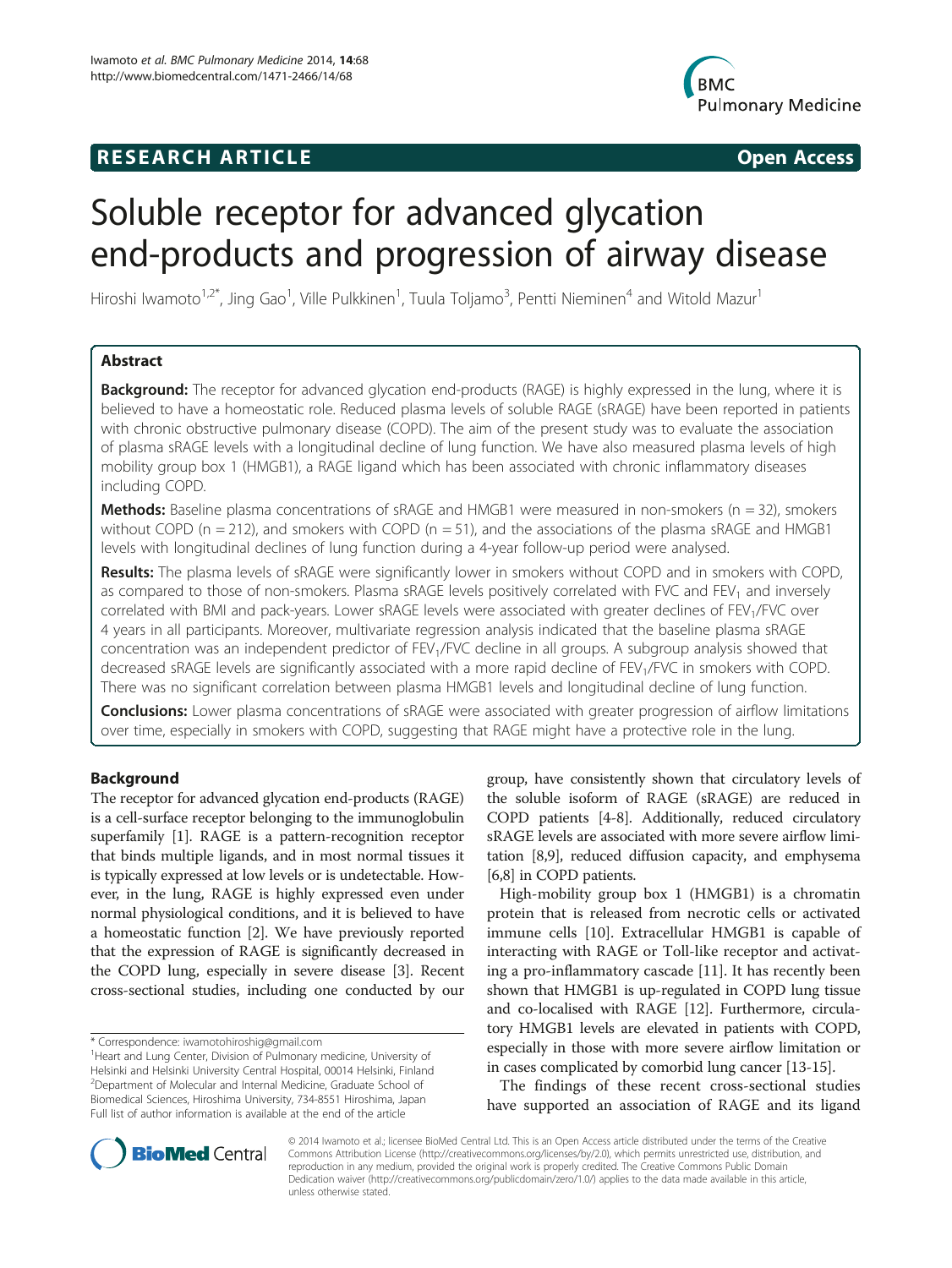HMGB1 with the progression of COPD. However, little is known about the correlation of these molecules and pulmonary function decline over time. The aim of the present study was to perform a longitudinal cohort study to evaluate plasma levels of sRAGE and HMGB1 in non-smokers, smokers without COPD, and smokers with COPD, and to estimate the predictive value of sRAGE and HMGB1 levels for decline of lung function over time. We examined the association between longitudinal changes of spirometric variables during 4 years and baseline plasma levels of sRAGE and HMGB1 along with demographic variables at the baseline visit including age, BMI, smoking status, and spirometric measurements.

## Methods

## Participants

The participants in the present study were part of a longitudinal cohort survey of smokers and non-smokers conducted in northern Finland. The details of the project and the inclusion and exclusion criteria have been published elsewhere [[16](#page-6-0),[17](#page-6-0)]. In brief, the exclusion criteria were presence of lung disease or other disease; use of regular medication; risk factors for lung disease such as allergies, infections, and exposures; history of asthma or any previous lung infection including pneumonia or bronchiectasis; malignancy; and viral infection during the previous 2 months [[16\]](#page-6-0). Based on a detailed selfreported questionnaire, all participants considered themselves healthy.

All of the smokers in the study had a cigarette smoking history of ≥10 years. The diagnosis of COPD was defined according to the Global Strategy for the diagnosis, management, and prevention of COPD (GOLD) criteria, i.e.  $FEV<sub>1</sub>/FVC$  <70% and bronchodilator effect <12% related to long-term smoking [[18,19\]](#page-6-0). All COPD diagnoses in the study cohort were confirmed during the study period; none of the participants had any previously prescribed medications for COPD or other diseases.

The non-smoking study participants (non-smokers) were enrolled if they were >40 years of age, were healthy and not taking any medications, and had normal lung function according to the GOLD criteria for obstruction described above.

From 2007 to 2008, we collected baseline spirometric measurements and plasma samples from 345 participants. Follow-up spirometric measurements were taken 4 years later, from 2011 to 2012, and there were 295 participants with a baseline blood sample as well as baseline spirometry and follow-up spirometry. Post-bronchodilation values were used for the assessment of longitudinal change of lung function. The study was approved by the Ethics Committee of Lapland Central Hospital (4th June 2003 and 31st October 2006), and all participants provided written informed consent.

#### Plasma samples

Peripheral whole venous blood was collected in EDTA tubes. Plasma was prepared by centrifugation for 10 to 15 min at 1500 rpm and stored at −80°C until analysis.

## Measurement of plasma sRAGE and HMGB1 concentrations

Plasma levels of sRAGE and HMGB1 were measured by commercially available ELISA kits (R & D Systems, Minneapolis, MN, USA and Uscn Life Science Inc, Wuhan, China, respectively) according to the manufacturer instructions. The detection limits for sRAGE and HMGB1 were 78 pg/mL and 0.238 ng/mL, respectively.

## Statistical analysis

The results are expressed as mean ± standard deviation (SD) if not stated otherwise. The analyses of variance (ANOVA) and t-test for independent groups were used to check for statistical significance in differences in participant characteristics and plasma levels of sRAGE and HMGB1 among the study groups. Spearman's rank correlation was used to evaluate the associations of plasma sRAGE and HMGB1 concentrations with other variables. To estimate the independent effects of explanatory variables for the changes in lung functions during the 4 years, multivariate regression analysis was performed for each dependent lung function. The data were analysed with a statistical software package (SPSS for Windows, version 21.0; SPSS Inc; Chicago, IL).

## Results

## Participant characteristics

The baseline demographic and clinical characteristics of participants in each of the study groups (non-smokers, smokers without COPD, and smokers with COPD) are shown in Table [1](#page-2-0). The smokers without COPD were significantly younger than the non-smokers and the smokers with COPD. There were no significant differences in BMI among the three groups.  $FEV<sub>1</sub>$  was significantly lower in smokers with COPD than in the other two groups.  $FEV_1/FVC$  was also significantly lower in smokers without COPD than in non-smokers  $(p = 0.014)$ and further reduced in smokers with COPD in comparison with that in smokers without COPD ( $p < 0.001$ ).

## Baseline plasma sRAGE and HMGB1 concentrations

The baseline plasma levels of  $sRAGE$  (mean  $\pm SD$ ) were significantly lower in smokers without COPD and smokers with COPD (973.4  $\pm$  426.5 pg/mL and 969.1  $\pm$ 406.0 pg/mL, respectively) than in non-smokers (1201.1  $\pm$ 483.6 pg/mL) (Figure [1](#page-3-0)). There was no significant difference in mean plasma HMGB1 concentrations among the three groups (non-smokers,  $1.8 \pm 1.1$  ng/mL; smokers without COPD,  $1.9 \pm 1.1$  ng/mL; smokers with COPD,  $1.8 \pm$ 1.7 ng/mL; figure not shown). There was no significant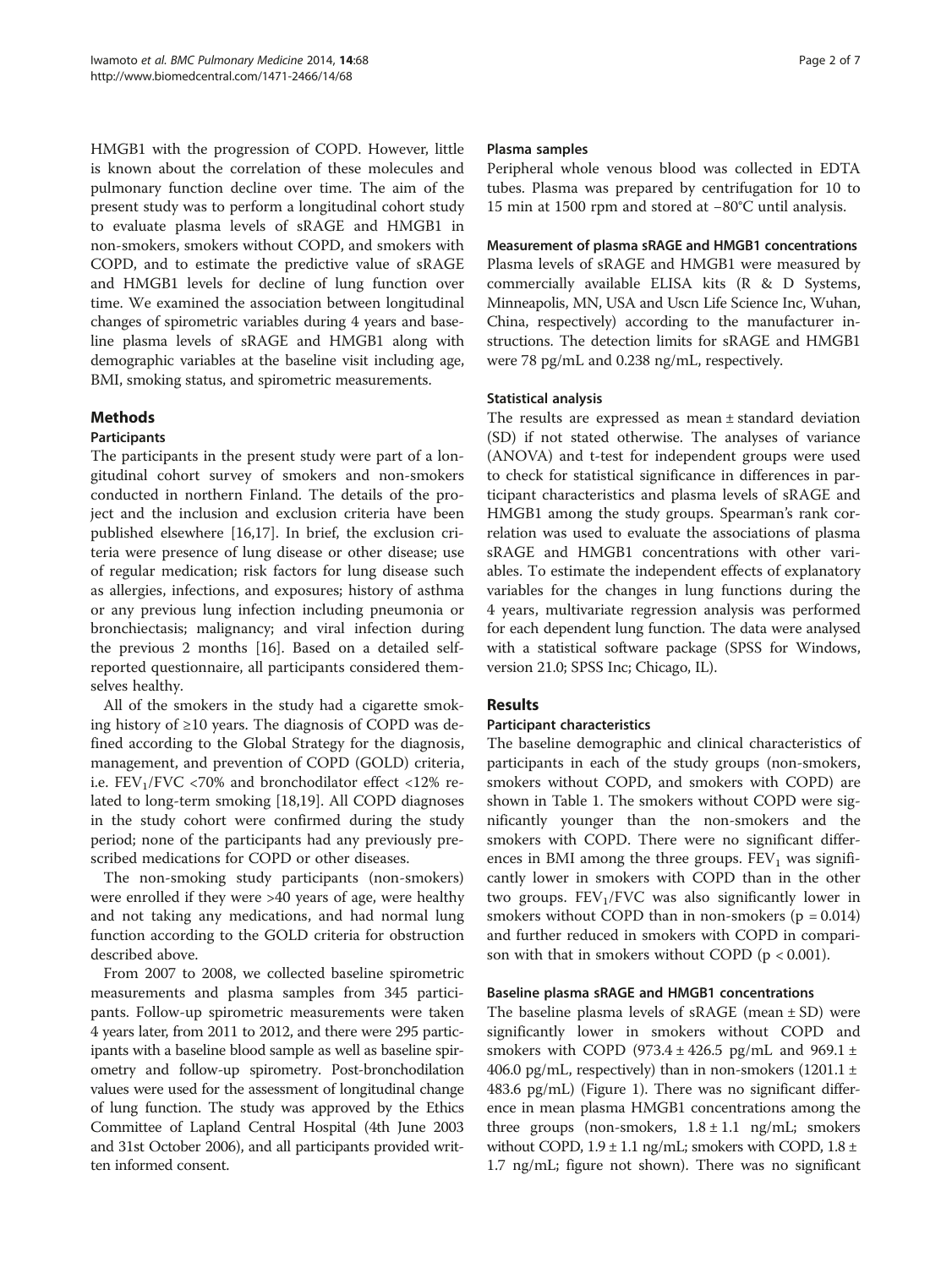<span id="page-2-0"></span>

|  |  |  | Table 1 Baseline characteristics of study participants |  |  |  |
|--|--|--|--------------------------------------------------------|--|--|--|
|--|--|--|--------------------------------------------------------|--|--|--|

|                             | All             | Non-smokers      | <b>Smokers without COPD</b> | Smokers with COPD |
|-----------------------------|-----------------|------------------|-----------------------------|-------------------|
| Subjects, n                 | 295             | 32               | 212                         | 51                |
| M/F                         | 161/134         | 10/22            | 109/103                     | 42/9              |
| Age years                   | $53.7 \pm 9.3$  | $56.0 \pm 9.1$   | $52.1 \pm 8.8$              | $58.9 \pm 9.0$    |
| <b>BMI</b>                  | $27.0 \pm 3.8$  | $27.0 \pm 3.9$   | $26.9 \pm 3.8$              | $27.3 \pm 3.9$    |
| Smoking status              |                 |                  |                             |                   |
| Former smoker n (%)         | 56 (19%)        | $\overline{0}$   | 44 (21%)                    | 12 (23%)          |
| Current smoker n (%)        | 207 (70%)       | $\mathbf{0}$     | 168 (79%)                   | 39 (77%)          |
| Pack-years                  | $26.8 \pm 16.7$ | $\mathbf 0$      | $28.3 \pm 14.1$             | $37.6 \pm 14.1$   |
| Symptom                     |                 |                  |                             |                   |
| Only Cough n (%)            | 17 (5.9%)       | $0(0\%)$         | 13 (6.1%)                   | $4(7.8\%)$        |
| Only Sputum n (%)           | 58 (20.1%)      | 6(23.1%)         | 47 (22.2%)                  | $5(9.8\%)$        |
| Both Cough and sputum n (%) | 97 (33.6%)      | 2(7.7%)          | 71 (33.5%)                  | 24 (47.1%)        |
| Pre-bronchodilator          |                 |                  |                             |                   |
| FVC L                       | $3.9 \pm 0.9$   | $3.7 \pm 0.8$    | $4.0 \pm 0.9$               | $3.9 \pm 0.9$     |
| FVC % predicted             | $96.2 \pm 12.5$ | $102.6 \pm 13.4$ | $96.6 \pm 11.5$             | $90.9 \pm 14.1$   |
| FEV1 L                      | $3.0 \pm 0.8$   | $3.2 \pm 0.7$    | $3.2 \pm 0.8$               | $2.5 \pm 0.7$     |
| FEV1 % predicted            | $90.8 \pm 16.9$ | $108.1 \pm 13.5$ | $94.6 \pm 13.0$             | $70.4 \pm 15.5$   |
| FEV1/FVC %                  | $76.8 \pm 9.3$  | $81.4 \pm 5.3$   | $79.5 \pm 6.1$              | $62.9 \pm 9.4$    |
| Post-bronchodilator         |                 |                  |                             |                   |
| FVC L                       | $4.0 \pm 1.0$   | $3.7 \pm 0.8$    | $4.0 \pm 1.0$               | $4.1 \pm 1.0$     |
| FVC % predicted             | $96.7 \pm 12.6$ | $105.0 \pm 9.9$  | $96.5 \pm 12.4$             | $95.2 \pm 13.4$   |
| FEV1L                       | $3.1 \pm 0.8$   | $3.1 \pm 0.6$    | $3.3 \pm 0.8$               | $2.6 \pm 0.7$     |
| FEV1 % predicted            | $93.3 \pm 16.3$ | $110.6 \pm 13.6$ | $96.8 \pm 12.8$             | $74.3 \pm 14.8$   |
| FEV1/FVC %                  | $78.7 \pm 9.3$  | $84.3 \pm 5.3$   | $81.6 \pm 5.5$              | $62.9 \pm 7.7$    |

Values are mean ± SD unless stated otherwise.

 $BM$ , Body mass index; COPD, Chronic obstructive pulmonary disease;  $FEV_1$ , Forced expiratory volume in 1 s; FVC, Forced vital capacity.

correlation between plasma sRAGE and HMGB1 levels in any of the subjects or in any of the groups in the present study ( $p > 0.05$ ).

#### Correlation of sRAGE and lung function

Plasma sRAGE levels were inversely correlated with BMI and pack-years and positively correlated with FVC and  $FEV<sub>1</sub>$  (Table [2](#page-3-0)). In a subgroup analysis, there were weak but statistically significant correlations between plasma sRAGE concentrations and BMI and FVC and  $FEV<sub>1</sub>$  only in smokers without COPD. There was a similar trend in smokers with COPD, but the p-value did not reach statistical significance ( $p > 0.05$ ). There was no significant correlation between presence of chronic cough and/or sputum at the baseline visit and the plasma levels of sRAGE and HMGB1 in any of the subjects or among any of the study groups ( $p > 0.05$ ). There was no significant association between plasma HMGB1 levels and baseline cross-sectional parameters in any of the groups (data not shown).

## Correlation between reduced sRAGE and progression of airflow limitation

Longitudinal changes of FEV1 (mean±SEM) in nonsmokers, smokers without COPD, and smokers with COPD during the 4-year study period were −243 ± 37 mL, −325 ± 18 mL, and −355 ± 41 mL, respectively. The lower plasma sRAGE concentrations in all groups were significantly associated with longitudinal decline of  $FEV_1/FVC$  ( $\Delta FEV_1/$ FVC) (Table [3](#page-4-0), Figure [2\)](#page-4-0), while there was no significant association between longitudinal changes of lung function and demographic characteristics or plasma HMGB1 levels (data not shown). Additionally, a subgroup analysis showed that a lower sRAGE concentration was significantly associated with a greater decline of  $FEV<sub>1</sub>/FVC$  in smokers with COPD (Table [3](#page-4-0), Figure [2](#page-4-0)). For smokers with COPD, a trend became evident between a decreased plasma sRAGE level and a longitudinal decline in  $FEV<sub>1</sub>$  (Table [3](#page-4-0), Additional file [1](#page-5-0): Figure S1). There were 13 smokers with COPD who had started an inhaled medication, i.e. a bronchodilator and/or corticosteroids, at the follow-up visit. In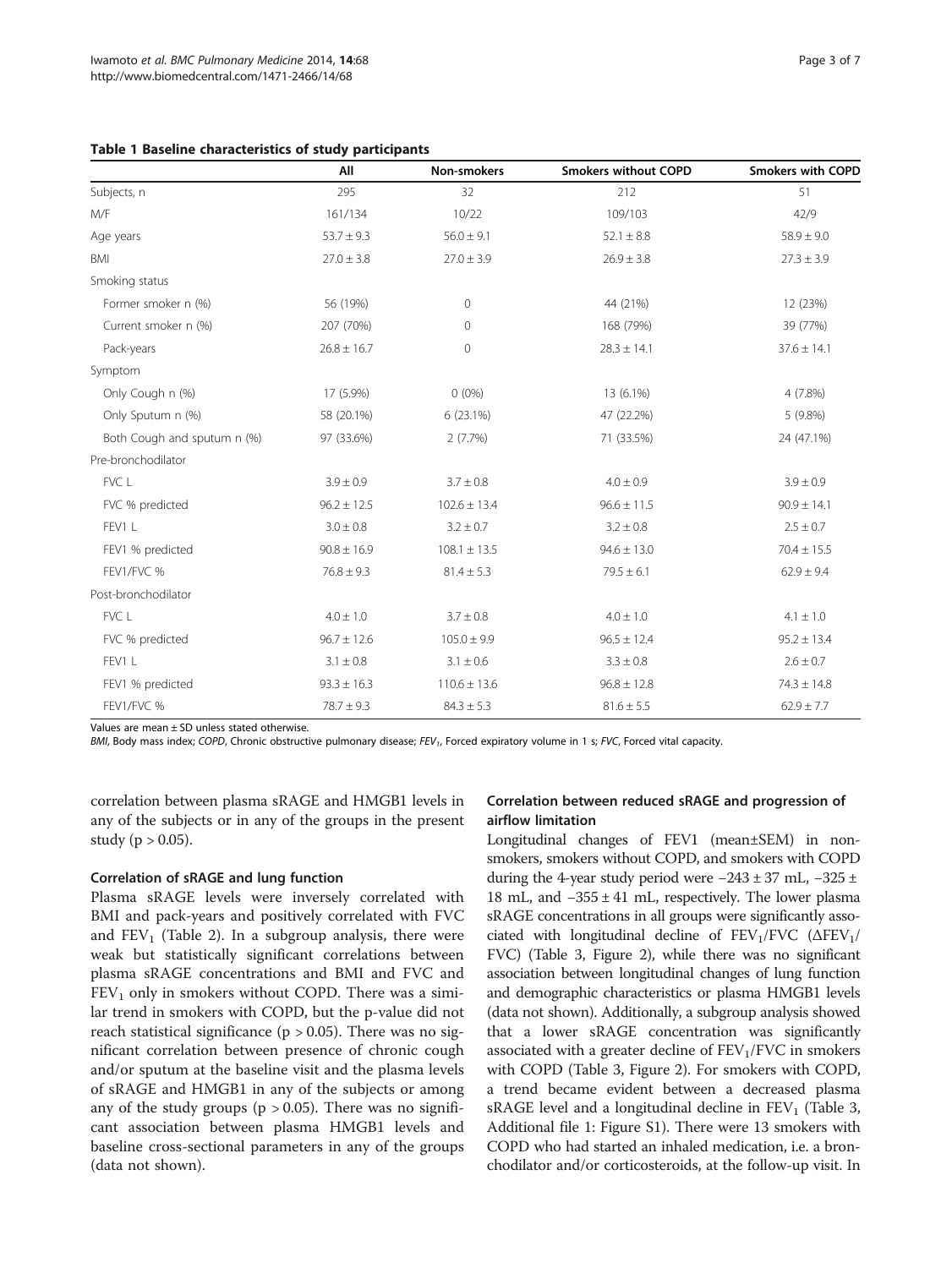<span id="page-3-0"></span>

the remaining 38 smokers with COPD, there was still a significant correlation between baseline sRAGE levels and decline of  $FEV_1/FVC$  (r = 0.362, p = 0.025). Finally, multiple stepwise regression analysis was performed in order to investigate the association of  $FEV<sub>1</sub>/FVC$  decline with sRAGE levels together with previously reported predictors of lung function decline, including age, sex, BMI, current smoking status, and baseline lung function [\[20-22\]](#page-6-0). In this multivariate analysis, lower baseline sRAGE levels were an independent predictor for a more precipitous decline of  $FEV<sub>1</sub>/FVC$  even after adjusting for all other variables (p = 0.019) (Table [4](#page-5-0)). Age (p < 0.001), baseline  $FEV<sub>1</sub>/FVC$  $(p = 0.013)$ , and current smoking  $(p = 0.014)$  were also independent predictors for  $\Delta$ FEV<sub>1</sub>/FVC.

## **Discussion**

In the present study, we evaluated plasma concentrations of sRAGE and HMGB1 in non-smokers, smokers without COPD, and smokers with COPD, and we subsequently examined the association between these two markers using baseline demographic data and the longitudinal decline of lung function during a 4-year followup period. Baseline plasma sRAGE levels were significantly lower in smokers with and without COPD than in non-smokers. Moreover, plasma sRAGE concentrations were significantly associated with longitudinal declines of  $FEV<sub>1</sub>/FVC$ , and this association remained significant even after controlling for demographics and baseline lung function. In contrast, there was no significant difference in plasma HMGB1 levels among the three groups, nor were there any significant associations among plasma HMGB1 concentration, baseline lung function, and decline in lung function during the followup period in any group.

To the best of our knowledge, this is the first study to demonstrate that reduced plasma sRAGE levels are associated with progression of airflow limitation. Interestingly, this association was apparent in smokers with COPD, but we could not perform a subgroup multiple regression analysis for the COPD group because of its limited sample size. Previously, circulating sRAGE in patients with COPD has been associated with emphysema severity, impaired diffusion capacity, and airway neutrophilic inflammation [[5-8](#page-6-0)], supporting a possible role of RAGE in alveolar integrity and the anti-inflammatory properties of sRAGE [[23-25\]](#page-6-0). A recent longitudinal

|                  | All<br>$(n = 295)$ |            | Non-smokers<br>$(n = 32)$ |                          | <b>Smokers without COPD</b><br>$(n = 212)$ |           | <b>Smokers with COPD</b><br>$(n = 51)$ |         |
|------------------|--------------------|------------|---------------------------|--------------------------|--------------------------------------------|-----------|----------------------------------------|---------|
|                  |                    |            |                           |                          |                                            |           |                                        |         |
|                  |                    | p-value    |                           | p-value                  |                                            | p-value   |                                        | p-value |
| Age              | $-0.053$           | 0.362      | 0.106                     | 0.563                    | $-0.110$                                   | 0.109     | $-0.061$                               | 0.670   |
| <b>BMI</b>       | $-0.139$           | $0.017*$   | 0.260                     | 0.151                    | $-0.162$                                   | $0.018*$  | $-0.272$                               | 0.053   |
| Pack-year        | $-0.149$           | $0.010*$   | $\overline{\phantom{a}}$  | $\overline{\phantom{a}}$ | $-0.072$                                   | 0.295     | $-0.262$                               | 0.063   |
| <b>FVC</b>       | 0.130              | $0.026*$   | 0.119                     | 0.518                    | 0.140                                      | $0.042*$  | 0.131                                  | 0.360   |
| FVC % predicted  | 0.190              | $0.001***$ | 0.042                     | 0.829                    | 0.189                                      | $0.006**$ | 0.163                                  | 0.252   |
| FFV1             | 0.126              | $0.030*$   | 0.116                     | 0.526                    | 0.133                                      | 0.054     | 0.151                                  | 0.291   |
| FEV1 % predicted | 0.136              | $0.020*$   | 0.044                     | 0.821                    | 0.164                                      | $0.017*$  | 0.176                                  | 0.217   |
| FEV1/FVC         | $-0.029$           | 0.620      | 0.070                     | 0.245                    | $-0.064$                                   | 0.353     | 0.138                                  | 0.335   |

\*: p < 0.05; \*\*: p < 0.01 (correlation with plasma sRAGE levels by Spearman's rank correlation coefficient).

BMI, Body mass index; COPD, Chronic obstructive pulmonary disease; FEV<sub>1</sub>, Forced expiratory volume in 1 s; FVC, Forced vital capacity.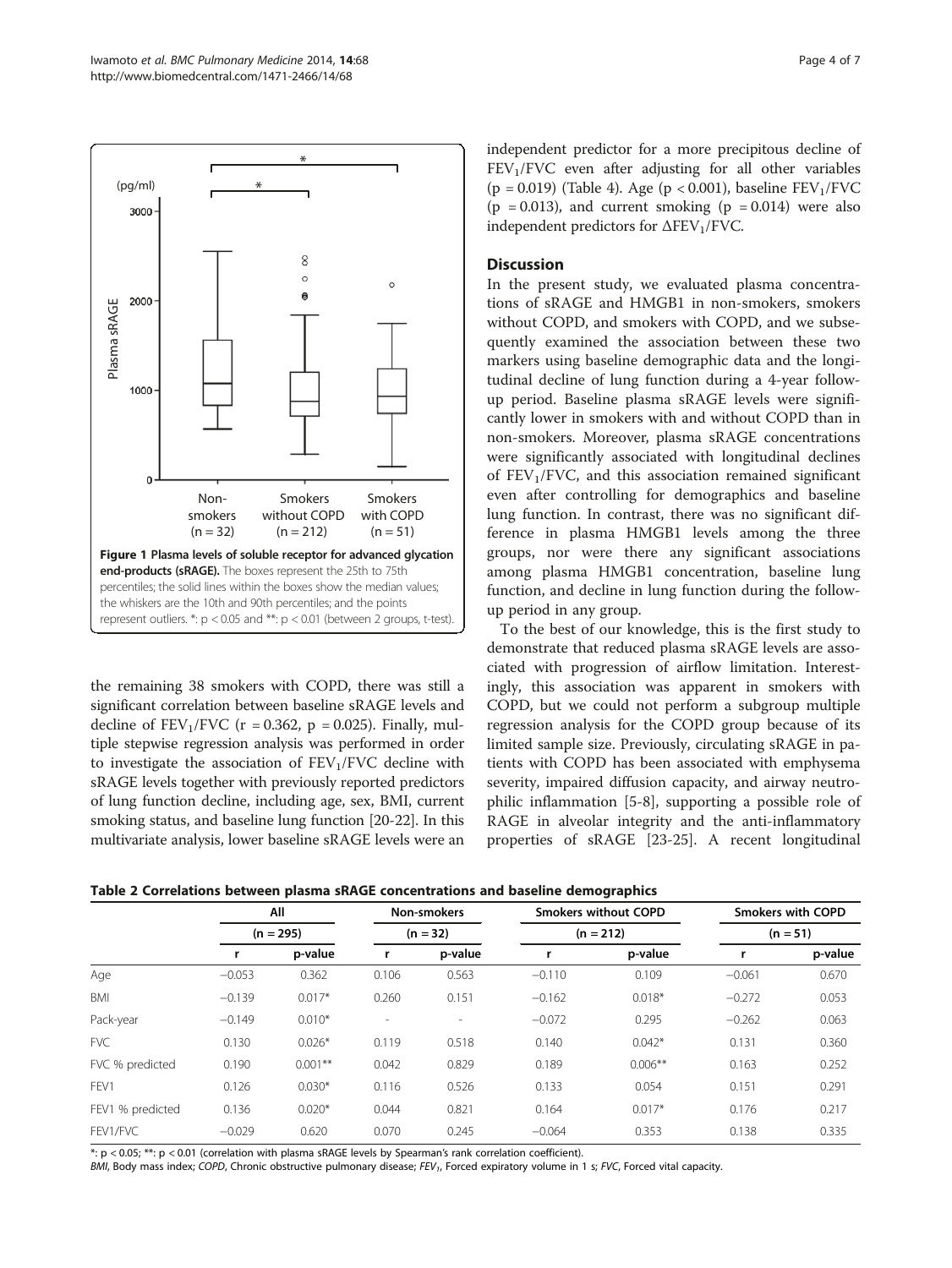<span id="page-4-0"></span>

| Table 3 Correlations between plasma sRAGE concentrations and longitudinal changes in lung function |  |
|----------------------------------------------------------------------------------------------------|--|
|----------------------------------------------------------------------------------------------------|--|

|                           | All<br>$(n = 295)$ |          | Non-smokers<br>$(n = 32)$ |         | <b>Smokers without COPD</b><br>$(n = 212)$ |         | <b>Smokers with COPD</b><br>$(n = 51)$ |          |
|---------------------------|--------------------|----------|---------------------------|---------|--------------------------------------------|---------|----------------------------------------|----------|
|                           |                    |          |                           |         |                                            |         |                                        |          |
|                           |                    | p-value  |                           | p-value |                                            | p-value |                                        | p-value  |
| $\Delta$ FVC              | $-0.043$           | 0.466    | $-0.142$                  | 0.438   | $-0.033$                                   | 0.637   | $-0.031$                               | 0.828    |
| $\Delta$ FVC % predicted  | $-0.047$           | 0.432    | $-0.187$                  | 0.540   | $-0.033$                                   | 0.632   | $-0.014$                               | 0.922    |
| $\Delta$ FEV1             | 0.061              | 0.294    | $-0.115$                  | 0.529   | 0.008                                      | 0.907   | 0.240                                  | 0.090    |
| $\Delta$ FEV1 % predicted | 0.059              | 0.332    | $-0.215$                  | 0.481   | 0.029                                      | 0.680   | 0.269                                  | 0.056    |
| <b>AFEV1/FVC</b>          | 0.149              | $0.010*$ | 0.259                     | 0.153   | 0.053                                      | 0.445   | 0.326                                  | $0.019*$ |

\*: p < 0.05; (correlation with plasma sRAGE levels, by Spearman's rank correlation coefficient).

COPD, Chronic obstructive pulmonary disease; Δ: changes from baseline after 4 years; FEV<sub>1</sub>, Forced expiratory volume in 1 s; FVC, Forced vital capacity; sRAGE, Soluble receptor for advanced glycation end-products.

study found significant associations between circulatory sRAGE levels and decline of lung density in CT scans in patients with moderate to severe COPD, suggesting the possible association between RAGE and disease progression [[26\]](#page-6-0). The present study showed that lower plasma sRAGE levels were predictive for progression of airflow limitation, which further supports the theory that RAGE might have a protective role against progression of COPD. Further investigation is needed to clarify the mechanism of this association.

In the present study, the differences in plasma sRAGE concentrations between smokers with COPD and smokers in whom post-bronchodilator spirometry results did not meet the COPD criteria were not significant. It should be noted that most of the participants in the COPD group had only mild to moderate airflow limitation in the present study. Recent cross-sectional studies have shown that plasma sRAGE levels are decreased especially in COPD patients who have severe disease [\[4,8,9](#page-6-0)], and circulatory sRAGE levels were significantly reduced in accordance with advanced GOLD stage in the COPD patients of the ECLIPSE cohort [\[8](#page-6-0)]. On the other hand, Boschetto et al. did not find a significant difference in plasma sRAGE levels between healthy volunteers and COPD patients with mild to moderate airflow limitation, which is in agreement with the findings of the present study [\[14\]](#page-6-0). Therefore, although we did not observe a significant difference in circulatory levels of sRAGE between smokers with COPD and smokers without COPD, our results could still indicate that an sRAGE deficiency might be associated with more advanced COPD. A future large-scale study will be warranted to determine whether plasma sRAGE would be useful as an early diagnostic marker for COPD. Furthermore, we believe that the assessment of emphysema by CT scans or diffusion capacity should be further

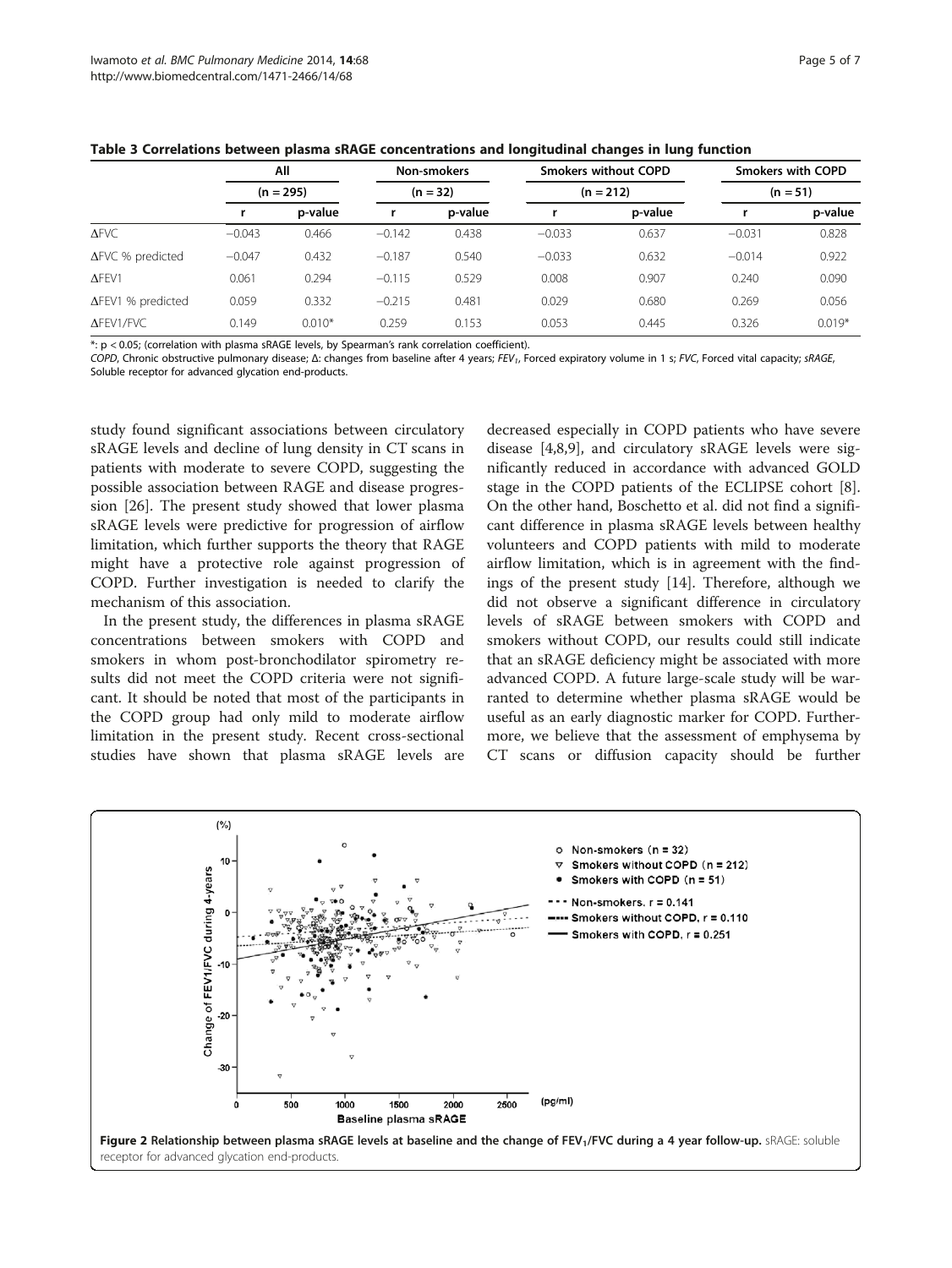<span id="page-5-0"></span>Table 4 Multivariate stepwise analysis of all participants with  $ΔFEV<sub>1</sub>/FVC$  as the dependent variables\*

| ß        | t test   | p value |
|----------|----------|---------|
| $-0.258$ | $-4.295$ | < 0.001 |
| $-0.160$ | $-2.494$ | 0.013   |
| $-0.140$ | $-2.466$ | 0.014   |
| 0.134    | 2.364    | 0.019   |
|          |          |         |

 $Δ$ : changes from baseline after 4 years;  $FEV_1$ , Forced expiratory volume in 1 s; FVC, Forced vital capacity; sRAGE, Soluble receptor for advanced glycation end-products.

 $*(n = 295)$ . The other independent variables included in the model were sex and BMI.

investigated, because these parameters seem to be significantly associated with sRAGE levels independently of airflow limitation in patients with COPD [\[6](#page-6-0)-[8\]](#page-6-0).

We found no difference between plasma HMGB1 levels among non-smokers, smokers without COPD and smokers with COPD, and there was no significant association between plasma HMGB1 levels and spirometric measurements. These findings varied from those of the recent reports that indicated plasma HMGB1 levels were elevated in patients with COPD, especially in those with severe airflow limitation [\[13](#page-6-0)]. Hou et al. found significantly elevated plasma HMGB1 levels using ELISA in COPD patients in comparison with normal controls [[13\]](#page-6-0). We used the same ELISA method in our study, and the HMGB1 levels in the controls were comparable with those in the previous study [\[13\]](#page-6-0). However, a striking difference is that Hou et al. included COPD patients with severe airflow limitation (mean  $%$ FEV<sub>1</sub>, 34.99%), and the HMGB1 levels of those COPD patients were higher than those of the control group. Shang et al. measured serum HMGB1 levels by western blot in patients with nonsmall cell lung cancer and in patients with COPD [\[27](#page-6-0)]. In their study, the serum HMGB1 levels were higher in COPD patients with more severe airflow limitation (mean  $%FEV<sub>1</sub>$ , 49%) when compared with the results in the present study, and they found that patients with lung cancer had even higher levels of serum HMGB1. In another recent study that has reported elevated plasma HMGB1 levels in patients with mild to moderate COPD, 82% of the COPD patients had comorbid lung cancer [[15\]](#page-6-0). In fact, our study is the first to compare circulatory HMGB1 levels between never-smokers, a control group of smokers without COPD, and smokers with early stage COPD and no comorbidities, and the inconsistencies of the HMGB1 levels in the COPD patients in the present study and those of the previous studies are probably related to the differences in the background characteristics of the study participants.

There were several limitations in the present study. First, the number of participants in the non-smoker and

smoker with COPD groups was relatively small. A larger sample size for the COPD group would be necessary to confirm the association between sRAGE and decline of lung function in a subgroup analysis. Additionally, because there were only 9 female participants in the COPD group, we could not analyse gender-related differences in longitudinal decline of lung function in the COPD group. Secondly, we did not perform high-resolution computed tomography or diffusion capacity studies. Thirdly, the follow-up period of 4 years was relatively short, but this was due to the study design of a longitudinal analysis among apparently healthy middle-aged to elderly populations. On the other hand, this study had significant strengths. None of the participants had any other exposures and no participants in any of the groups, including those chronic smokers who were diagnosed with COPD, had any comorbidities and were not taking any medications at the time of enrolment [\[16\]](#page-6-0).

#### Conclusion

In conclusion, we have demonstrated that decreased plasma sRAGE levels are associated with the progression of airflow limitation, especially in smokers with COPD. This suggests that RAGE might have a protective role against the progression of smoking-induced lung damage, although further studies are warranted to confirm the present observation and to clarify the relationships between the RAGE/HMGB1 pathway and its role in the pathophysiology of COPD.

#### Additional file

[Additional file 1: Figure S1.](http://www.biomedcentral.com/content/supplementary/1471-2466-14-68-S1.pdf) Relationship between plasma sRAGE levels at baseline and the change of  $FEV<sub>1</sub>$  during a 4 year follow-up. sRAGE: soluble receptor for advanced glycation end-products.

#### Abbreviations

COPD: Chronic obstructive pulmonary disease; FEV<sub>1</sub>: Forced expiratory volume in one second; FVC: Forced vital capacity; HMGB1: High mobility group box 1; sRAGE: Soluble receptor for advanced glycation end-products.

#### Competing interests

The authors declare that they have no competing interests.

#### Authors' contributions

HI participated in the design of the study, performed part of the statistical analysis and drafted the manuscript. JG carried out the ELISA measurements and participated in the preparation of the manuscript. VP contributed in the interpretation of the results and in the writing process. TT participated in the recruitment and interview of the subjects and their characterization and was responsible for the lung function analyses. PN contributed to the statistical analyses and interpretation of data. WM conceived the study, and participated in its design and coordination, and helped to draft the manuscript. All authors have read and approved the final manuscript.

#### Acknowledgements

We would like to thank Vuokko Kinnula for her substantial contribution to the manuscript prior to her death on 17th November 2012. Tiina Marjomaa, Tinja Kanerva, Eeva-Liisa Stefanius, Marjo Kaukonen, and Merita Salmela are acknowledged for their help, excellent technical assistance, or both. This